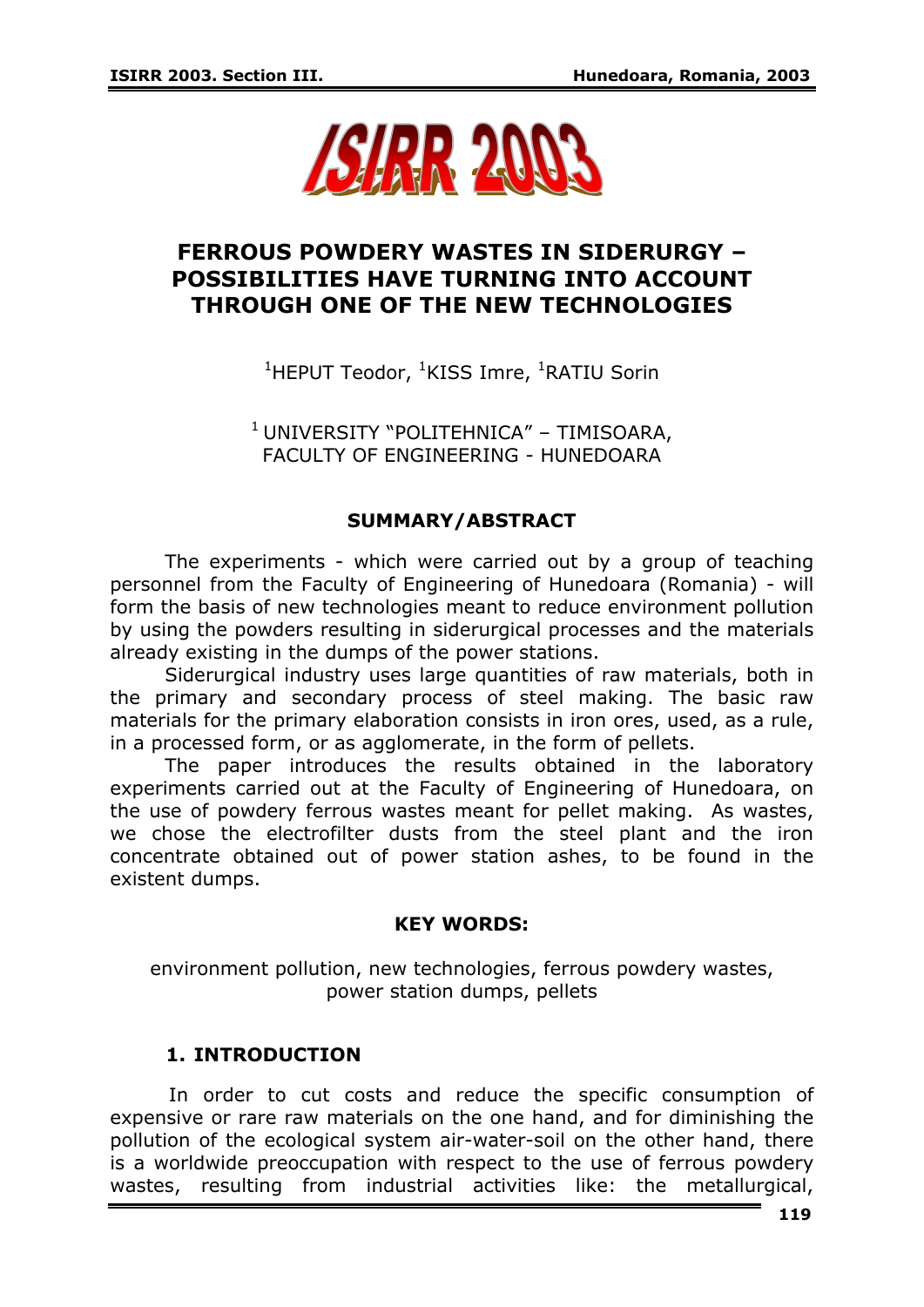chemical, energetic industry, etc. These wastes have a high content in iron, ranging between 28 and 65%, the sterile being close to the ore, from the point of view of its chemical structure. It is therefore natural that studies and experiments should be carried out in order to find ways of reusing such wastes in siderugy.

 Siderurgical industry uses large quantities of raw materials, both in the primary and secondary process of steel making. The basic raw materials for the primary elaboration consists in iron ores, used, as a rule, in a processed form, or as agglomerate, in the form of pellets. At present, except for the chemical structure, the quality of the pellets used in the blast furnace in order to obtain pig iron is determined mainly according to the following characteristics [1, 2]: the grain size, its crush and drum resistance, the reducibility, as well as the free growth and porosity index.

Industrial experiments demonstrated that in case of using pellets in blast furnaces it is recommendable that their diameter be ranging between 9,5 and 25 mm and the fraction 10…15 mm should represent a minimum of 85% of the entire quantity. The crush resistance is expressed in daN/pellet and represents a factor depending on the mineralogical structure of the material in use, on its grain size, the binding addition, the work conditions and the dimensions of the pellets. The drum resistance is expressed in %. It is being used to determine the grinding (abrasion) index, as well as the crushing index. Values of 6% for crushing and 5% for grinding are considered to be acceptable.

The reducibility (R) is expressed in %/min. It is considered representative enough if reducibility is expressed according to the mean reduction rate dR/dT, reached when the reduction degree is 40%. A reducibility of 0,7…0,8%/min, for acid pellets and 1,2…1,3%/min for basic ones is considered to be quite good. The free growth index of pellets is expressed in %. The test is to take place at a temperature of  $1050^{\circ}$ C, for about 30 min in a CO blow, and represents the percentage increase in volume of the pellet, as compared to the initial volume. This should not exceed the value of 14%. Porosity is expressed in percents and its values should range between 20 and 30%.

# **2. EXPERIMENTAL RESULTS**

 The paper introduces the results obtained in the laboratory experiments carried out at the Faculty of Engineering of Hunedoara, on the use of powdery ferrous wastes meant for pellet making. As wastes, we chose the electro-filter dusts from the steel plant and the iron concentrate obtained out of power station ashes, to be found in the existent dumps, their chemical structures being given in table 1, respectively table 2.

One of the basic conditions to be met by the powdery materials in order to be fir for the pelletising process is connected to their grain size. Thus, it is recommended that the percentage of the fraction of size below 40 μm be 35…60 % for hematite and limonite.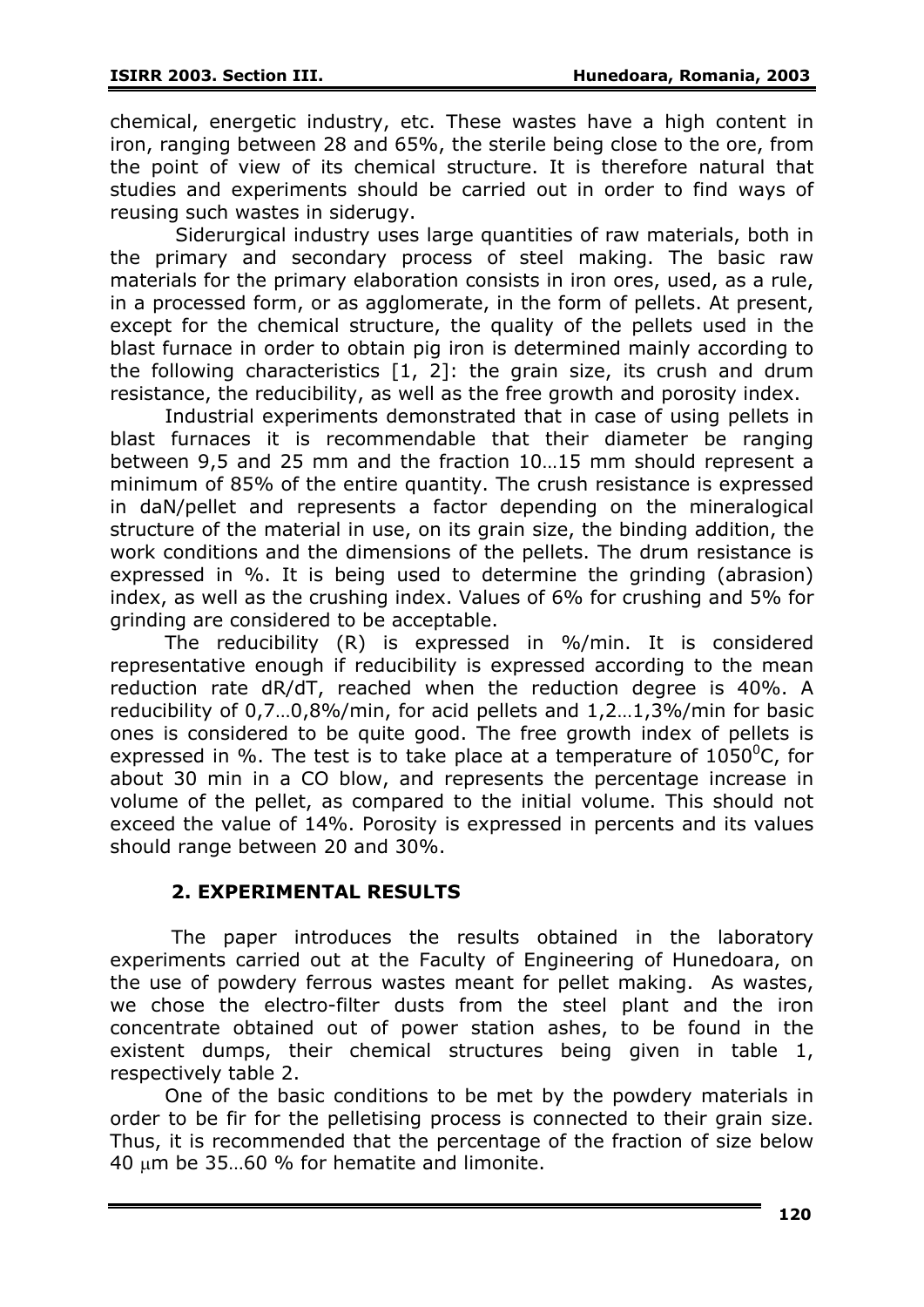As the result of the tests we considered that from this point of view both categories of wastes can be used in order to make pellets. The grain size structures of these wastes are given in tables 3 and 4 respectively.

**Table1.** The chemical structure of the iron concentrate resulting from power station ashes [%]

|                      | $\text{SiO}_2$   Fe <sub>2</sub> O <sub>3</sub>   Al <sub>2</sub> O <sub>3</sub>   FeO |         | ∥ CaO |      | $MgO$   MnO | $P_2O_5$ | <b>Other</b><br>oxides | Fe    |
|----------------------|----------------------------------------------------------------------------------------|---------|-------|------|-------------|----------|------------------------|-------|
| 11,89   51,96   8,85 |                                                                                        | $13,39$ | 7,31  | 3,85 | 1,25        | 0,07     | 1,93                   | 46.71 |

| <b>Table 2.</b> The mean chemical structure of the steel works powder [%] |  |  |
|---------------------------------------------------------------------------|--|--|
|---------------------------------------------------------------------------|--|--|

| <b>FeO</b> | Fe <sub>2</sub> O <sub>3</sub> | <b>MnO</b> | SiO <sub>2</sub> | <b>CaO</b><br>a ka | AI <sub>2</sub> O <sub>3</sub> | $P_2O_5$ | <b>Other</b><br>oxides | Fe |
|------------|--------------------------------|------------|------------------|--------------------|--------------------------------|----------|------------------------|----|
| 50<br>1,JU | 90                             |            | ᆠᆺ               |                    | ◡.∠                            | ັບ ,     | o۵                     | ьΔ |

**Table 3.** The grain size structure of the iron concentrate

|                           |          |        | resulting from power station ashes |          |
|---------------------------|----------|--------|------------------------------------|----------|
| Grain size fraction<br>um | over 150 | 100150 | 40100                              | below 40 |

[%] 0,02 12,41 44,05 43,52

| Table 4. The grain size structure of the steel works powder |  |  |
|-------------------------------------------------------------|--|--|
|-------------------------------------------------------------|--|--|

| Grain size fraction<br>um | over<br>1,5 | $1, 5 - 1, 0$ | $1,0-05$ | below 0,5 |
|---------------------------|-------------|---------------|----------|-----------|
| Г%`                       |             | 48,           | 12.5     |           |

The production of crude pellets was carried out on a plate-type installation, with the following characteristics: the diameter of the plate 980 mm, the height of the lateral part 100 mm, rotation rate 8 rot/min, the inclination angle  $45^0$  and the power of the driving motor 1.5 kW. The experiments carried out at the Faculty of Engineering of Hunedoara had in view the obtaining of pellets according to 7 different recipes, given in table 5. As a binder we used bentonite, in a proportion of 0,5…3% and lime in a proportion of 2%.

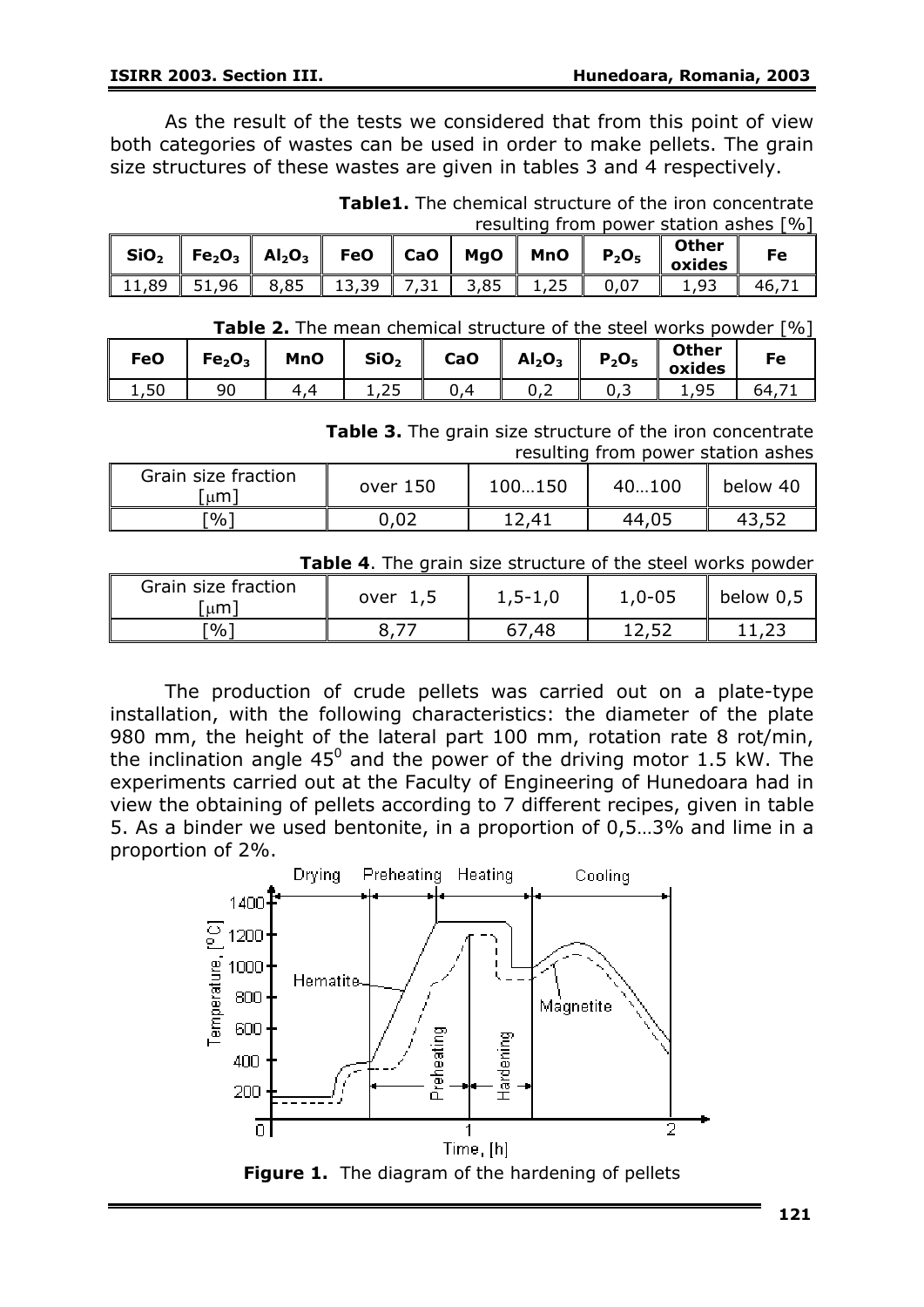The hardening of crude pellets, in the laboratory was carried out in an electric oven, with electrodes made of silicon carbide, where we obtained temperatures above  $1200^{\circ}$ C and temperature levels being given in the diagram of figure 1.

| Recipe no. | <b>Total mixture</b> |     | <b>Ashes concentrate</b> | <b>Electro-filter powder</b> |               |  |
|------------|----------------------|-----|--------------------------|------------------------------|---------------|--|
|            | kg.                  | kg  | $\%$                     | `kg                          | $\frac{1}{2}$ |  |
|            | 2,0                  | 2,0 | 100                      |                              |               |  |
|            | 2,0                  |     | 75                       | 0,5                          | 25            |  |
| IΗ         | 2,0                  | 1,0 | 50                       |                              | 50            |  |
| ī٧         | 2,0                  | 0,8 | 40                       |                              | 60            |  |
|            | 2,0                  | 0,6 | 30                       |                              |               |  |
|            | 2,0                  |     | 25                       |                              | 75            |  |
|            |                      |     | 20                       |                              | 80            |  |

**Table 5** – Recipes used in the experiments

In order to appreciate of the quality of the pellets we made the following analyses: the chemical structure (table 6), the crush resistance (table 7) and the reducibility of hardened pellets.

**Table 6.** The chemical structure of hardened pellets

| <b>Recipe</b><br>no. | <b>FeO</b> | Fe <sub>2</sub> O <sub>3</sub> | <b>MnO</b> | SiO <sub>2</sub> | CaO         | Al <sub>2</sub> O <sub>3</sub> | $P_2O_5$  | <b>Other</b><br>oxides | Fe         | ∸b  |
|----------------------|------------|--------------------------------|------------|------------------|-------------|--------------------------------|-----------|------------------------|------------|-----|
|                      |            |                                |            | 4,44             | 4,18        | ,84                            | ,28<br>0. | 1,93                   | 59,<br>,42 | 94  |
| VI                   | 3,88       | 82,41                          | .41        | 49,              | 2,61        | ,98                            | ,27<br>0. | 1,94                   | 61,08      |     |
| VII                  | 28.        | 84,29                          | 4<br>ے د.  | .91              | Б.<br>, J 1 | 49,                            | ,26<br>U  | 1,95                   | 62,05      | ∵⊃∠ |

The determination of reducibility has been done for the pellets obtained according to recipes V, VI and VII, as for the pellets obtained according to the other recipes the minimum value requested by the norms of crush resistance has not been reached.

|               |     |     |     | . <i>.</i>     |     |            |     |     |     |     | The crash resistance or penets facily penet |  |  |  |
|---------------|-----|-----|-----|----------------|-----|------------|-----|-----|-----|-----|---------------------------------------------|--|--|--|
| <b>Recipe</b> |     |     |     |                |     | Sample no. |     |     |     |     | Mean                                        |  |  |  |
| no.           |     |     | 3   | $\overline{4}$ |     | 6          |     | 8   | 9   | 10  |                                             |  |  |  |
|               | 45  | 35  | 29  | 25             | 45  | 40         | 35  | 30  | 20  | 35  | 33,9                                        |  |  |  |
| II            | 55  | 60  | 30  | 65             | 60  | 70         | 70  | 55  | 60  | 60  | 58,5                                        |  |  |  |
| IΗ            | 110 | 85  | 105 | 90             | 105 | 110        | 120 | 115 | 130 | 130 | 110                                         |  |  |  |
| IV            | 160 | 180 | 190 | 210            | 195 | 175        | 170 | 155 | 190 | 190 | 181,5                                       |  |  |  |
| V             | 185 | 225 | 230 | 245            | 280 | 250        | 250 | 210 | 200 | 190 | 229,5                                       |  |  |  |
| VI            | 330 | 185 | 335 | 245            | 495 | 620        | 655 | 675 | 675 | 140 | 368                                         |  |  |  |
| VII           | 320 | 610 | 325 | 195            | 190 | 250        | 275 | 450 | 520 | 650 | 378,5                                       |  |  |  |

**Table 7** - The crush resistance of pellets [daN/pellet]

As the result of the tests carried out, we obtained the following values for the reduction degree:

- recipe V …….… 0.725%/min;

- recipe VI ……… 0.783%/min;

- recipe VII ….….. 0.765%/min.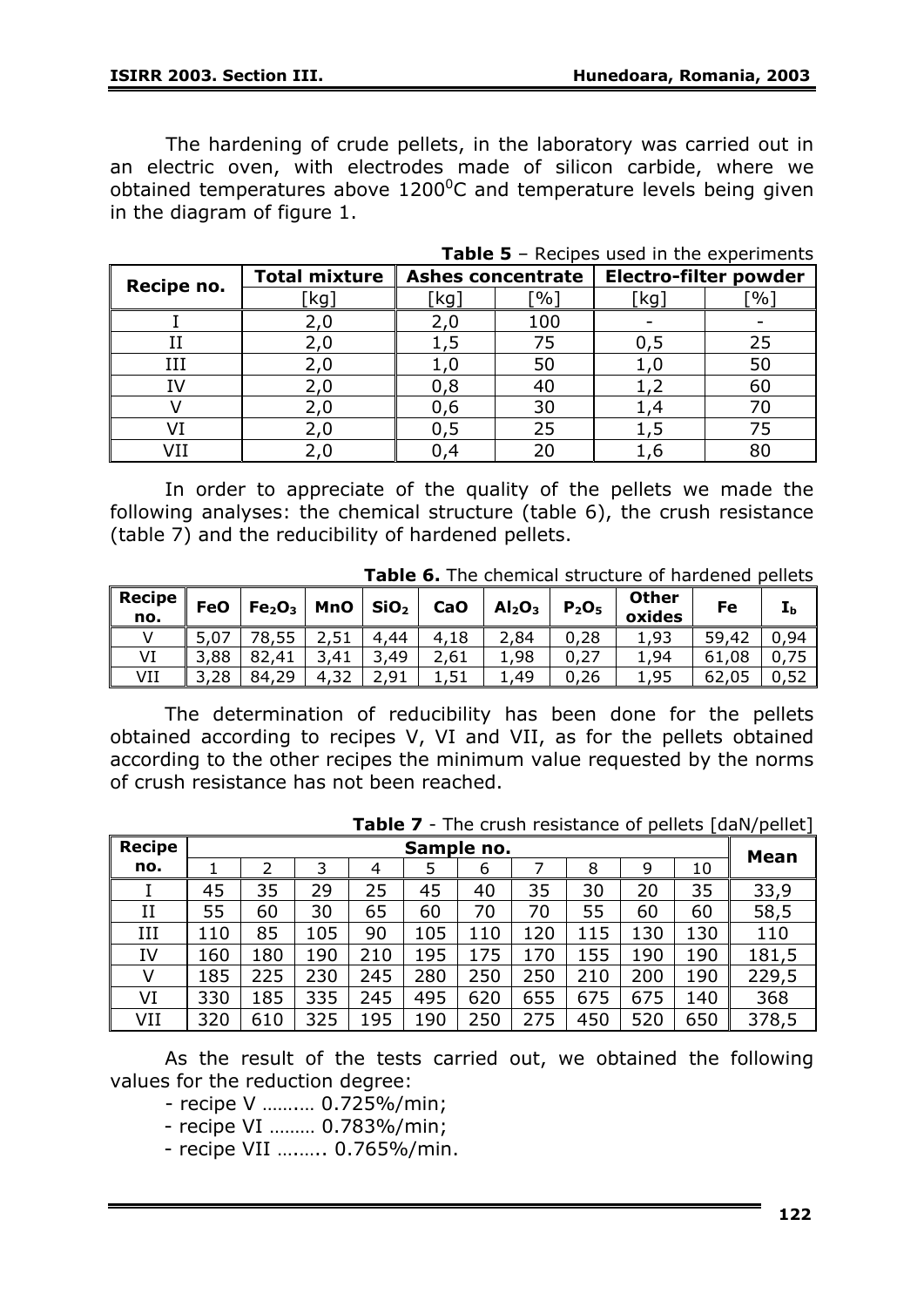In order to have a basis for comparison we established the chemical structure, crush resistance and reducibility of pellets coming from a different source (Krivoirog – Ukraine and Turnu Măgurele – Romania). We tested three sets of pellets coming from Ukraine, each of them made of 10 pellets and we also tested two sets of 10 pellets coming from Turnu Măgurele (Romania).

| <b>Table 8.</b> The chemical composition of the pellets |  |
|---------------------------------------------------------|--|
| coming from Krivoirog (Ukraine)                         |  |

| Al $_2$ O $_3$   CaO   MgO   MnO   S   SiO $_2$   Fe $_2$ O $_3$   FeO |      |  |  |  | Fe                                                     |  |
|------------------------------------------------------------------------|------|--|--|--|--------------------------------------------------------|--|
| 5,30                                                                   | 1,40 |  |  |  | 1,20   0,10   0,12   9,0   79,20   2,90   58,22   0,11 |  |

**Table 9.** The chemical composition of the pellets coming from Turnu Măgurele *(Ron* 

| COMMIQ Tront Turnu Magurele (Romania)                   |  |                                                                 |  |  |  |                                                                                |  |  |  |
|---------------------------------------------------------|--|-----------------------------------------------------------------|--|--|--|--------------------------------------------------------------------------------|--|--|--|
| $\mathsf{Al}_2\mathsf{O}_3$ $\parallel$ CaO $\parallel$ |  |                                                                 |  |  |  | $MgO$   MnO   S   SiO <sub>2</sub>   Fe <sub>2</sub> O <sub>3</sub>   FeO   Fe |  |  |  |
| 5,60                                                    |  | 8,10   1,60   0,20   0,22   10,70   69,70   3,88   51,81   0,59 |  |  |  |                                                                                |  |  |  |

**Table 10.** The crush resistance of the pellets coming from Krivoirog and Turnu Măgurele

|             | <b>Pellets Ukraine</b> |                 |                 | <b>Pellets</b><br><b>Turnu Măgurele</b> |                 |
|-------------|------------------------|-----------------|-----------------|-----------------------------------------|-----------------|
|             | <b>Series 1</b>        | <b>Series 2</b> | <b>Series 3</b> | <b>Series 1</b>                         | <b>Series 1</b> |
| Minimum     | 150                    | 100             |                 | 110                                     | 80              |
| Maximum     | 450                    | 450             | 430             | 260                                     | 500             |
| <b>MEAN</b> | 259                    | 243             | 230,5           | 247                                     | 225             |

The reducibility index for these pellets was 0.90% / min. The reducibility tests were carried out on a laboratory installation, at the temperature of 900<sup>0</sup>C, the reducibility index being 0.71% / min.

#### **3. CONCLUSIONS**

 The concentrates obtained out of power station ashes are very similar from the point of view of their chemical structure to other powdery ferrous wastes, they are acid and as compared to other wastes they do not contain elements that might influence the quality of pig iron or steel in a negative way.

These concentrates are better fir for processing by pelleting then by agglomeration, due to their fine grain.

Taking into consideration the good results obtained with recipes V, VI and VII, we consider that it is possible to produce the pellets according to any of these three recipes, according to the available material.

We aimed at introducing in the siderurgical circuit of the electrofilter powder and thus use the dumps of power station dusts, within a program of reduction of environment pollution.